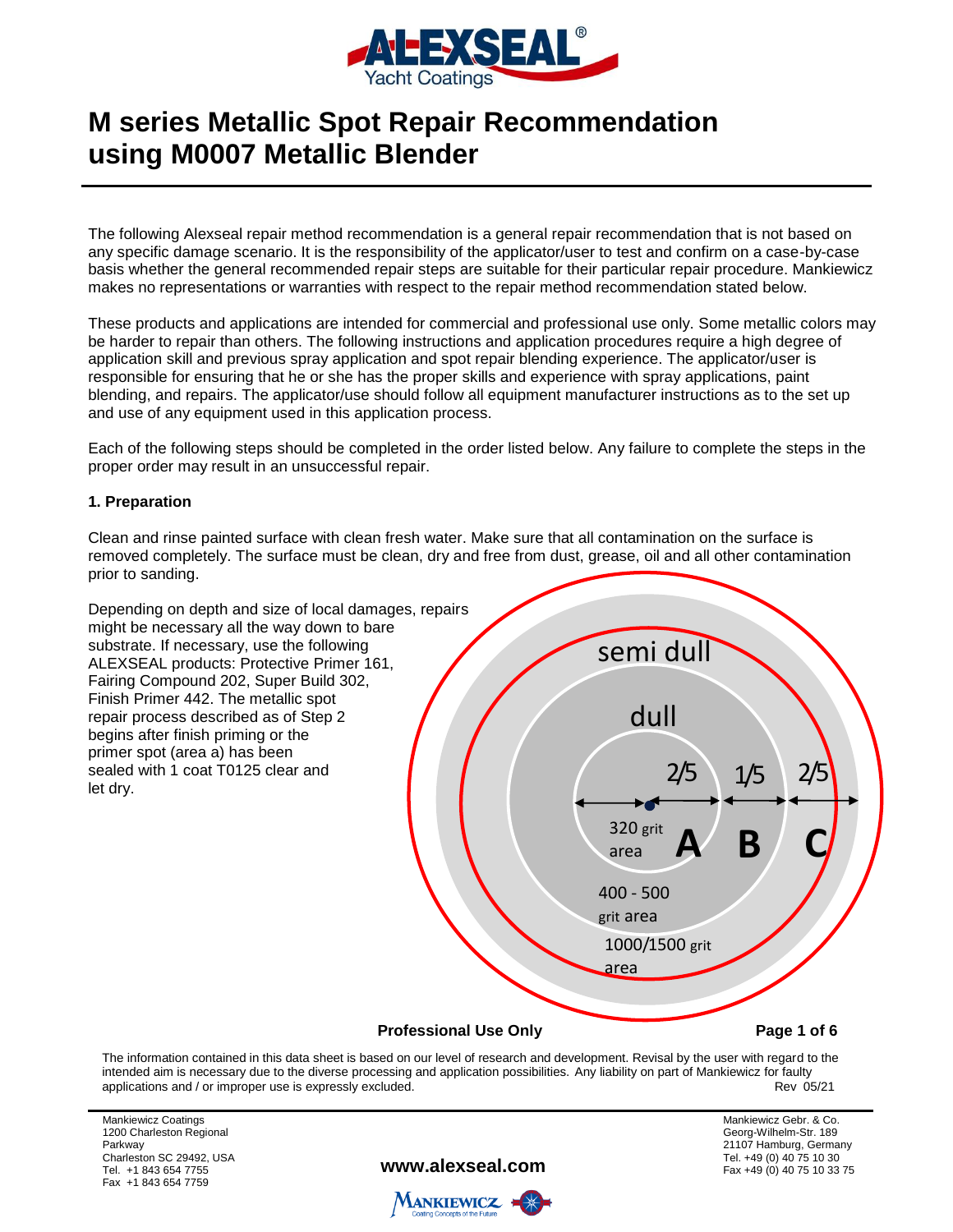

### **2. Sanding**

After the preparatory work make sure that the finish primer or the T0125 clear sealer is sanded with 320-400 grit (see area A).

Around the 320-400 grit sanding area sand out at least double the size of area A with 500 grit (see area B).

Around the 500 grit sanding area sand out at least double the size of area B with 1000-1500 grit 3M Trizact sanding paper (see area C).

Clean the surface and cover the parts which will not be painted. Refrain from using hard edge tape lines in the middle of panels.

#### **Optional: Masking with foam tape**

There are two areas that may be masked: Area 1 is inside at middle of area C using round foam tape. Area 2 is just outside area C also using round foam tape. Area 1 will serve as the masking edge during the application of metallic. Once Step 6 has been completed, Area 2 will serve as the masking edge for the application of T0125 clear top coat.



The information contained in this data sheet is based on our level of research and development. Revisal by the user with regard to the intended aim is necessary due to the diverse processing and application possibilities. Any liability on part of Mankiewicz for faulty<br>Rev 05/21 applications and / or improper use is expressly excluded.

Mankiewicz Coatings 1200 Charleston Regional Parkway Charleston SC 29492, USA Tel. +1 843 654 7755 Fax +1 843 654 7759

**www.alexseal.com**

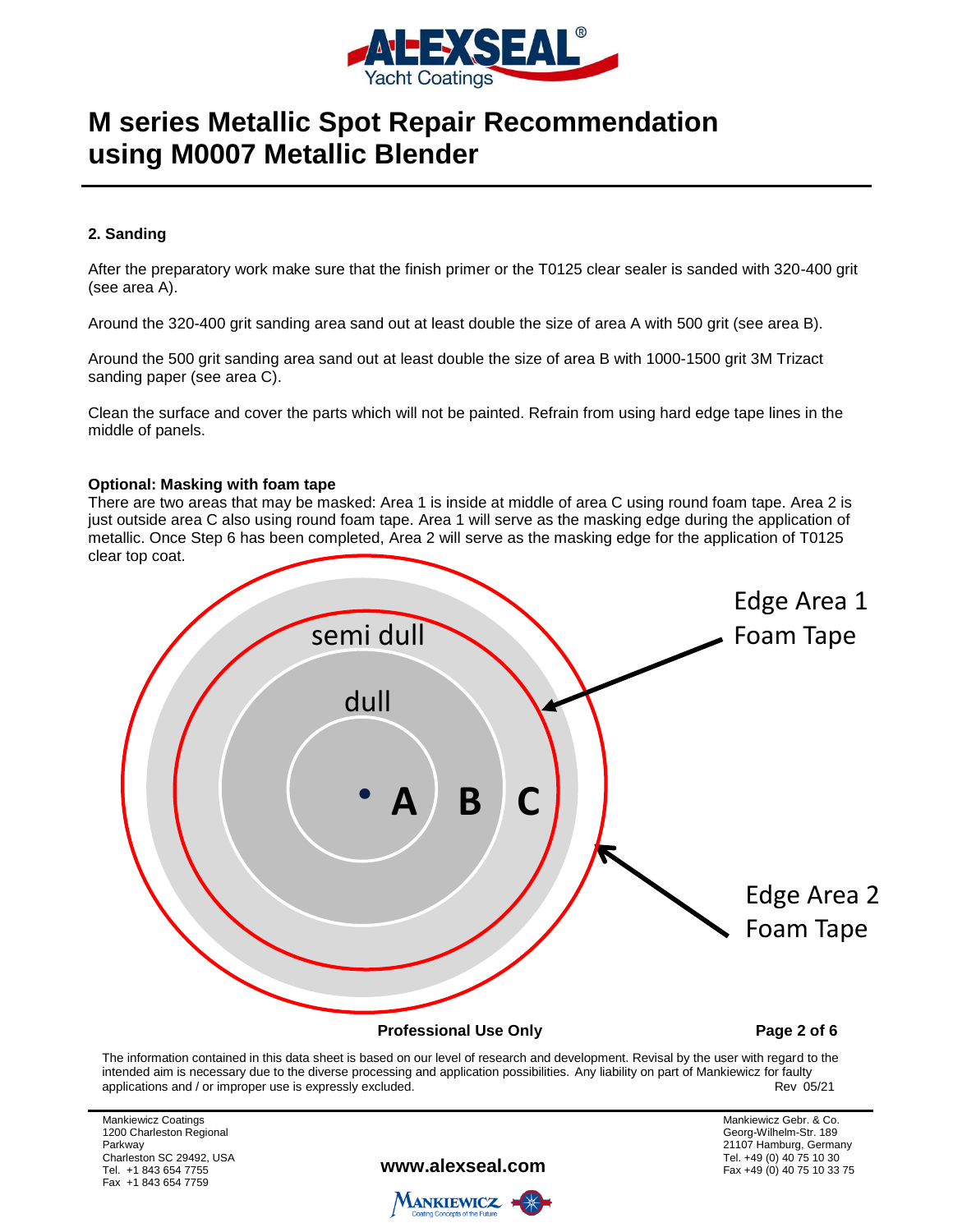

#### **Optional**: **Interrupting the process**

If at any time during the spot repair process it is necessary to stop and complete the repair process later, such as the next day, then apply two medium wet cross coats of M0007 M-Series Metallic Blender to seal the last step completed. The next day perform a light scuff with red scotch brite. Blow off the area with clean compressed air, tack cloth wipe the surface, and apply a coat of M0007 M-series Metallic Blender to start next step.

#### **3. Mixing M0007 M-Series Metallic Blender and M Series Metallic Base Coat**

We recommend premixing all components needed in this process and labelling them prior to starting your spot repair. This will not only save time, but will save any confusion on what's needed and when during the process. Be sure to mix enough M0007 M Series Metallic Blender to use separately and to mix into M-Series Metallic Base in ratios described below.

Mixing Instructions:

|                                            | A. M0007 M Series Metallic Blender Mix Ratio:                         |
|--------------------------------------------|-----------------------------------------------------------------------|
|                                            | 5 Parts by volume M0007 ALEXSEAL M-Series Metallic Blender            |
|                                            | 1 Parts by volume C5051 ALEXSEAL Topcoat Converter Spray              |
|                                            | 3 Parts by volume R5070 ALEXSEAL Topcoat Reducer Spray                |
|                                            | B. M Series Metallic Base Coat Mix Ratio:                             |
|                                            | 5 Parts by volume M ALEXSEAL M-Series Metallic Base Coat (Base Color) |
|                                            | 1 Parts by volume C5051 ALEXSEAL Topcoat Converter Spray              |
|                                            | 3 Parts by volume R5070 ALEXSEAL Topcoat Reducer Spray                |
|                                            |                                                                       |
| $\mathbb{R}$ Det 4 $\land$ (MOOOT Diander) |                                                                       |

Mix Pot  $1 = A (M0007$  Blender) Mix Pot  $2 = B$  (M... Metallic Base Coat) Mix Pot  $3 = 25\%$  A + 75% B Mix Pot  $4 = 50\%$  A + 50% B Mix Pot  $5 = 75\%$  A + 25% B

### **4. Application of M0007 M-Series Metallic Blender Mix 5:1:3 with R5070 Topcoat Reducer Fast**

Apply a light to medium sealer coat of M0007 M Series Metallic Blender (from Mix Pot 1) to areas A and B feathering out lightly to outer edge of area B outlined in the illustration.

**Note:** On all steps and coats during this process try to keep the outside edge of area B very light with no build-up of coatings.

Recoat time: 10 minutes

### **5. Application of M-Series Metallic Base Mix 5:1:3 using R5070 Spray Reducer Fast**

Apply light cross coats of M Series Metallic Base Coat (from Mix Pot 2) to area A until full hide is achieved. Make sure to keep within area A.

#### **Professional Use Only Page 3 of 6**

The information contained in this data sheet is based on our level of research and development. Revisal by the user with regard to the intended aim is necessary due to the diverse processing and application possibilities. Any liability on part of Mankiewicz for faulty<br>Rev 05/21 applications and / or improper use is expressly excluded.

Mankiewicz Coatings 1200 Charleston Regional Parkway Charleston SC 29492, USA Tel. +1 843 654 7755 Fax +1 843 654 7759

**www.alexseal.com**

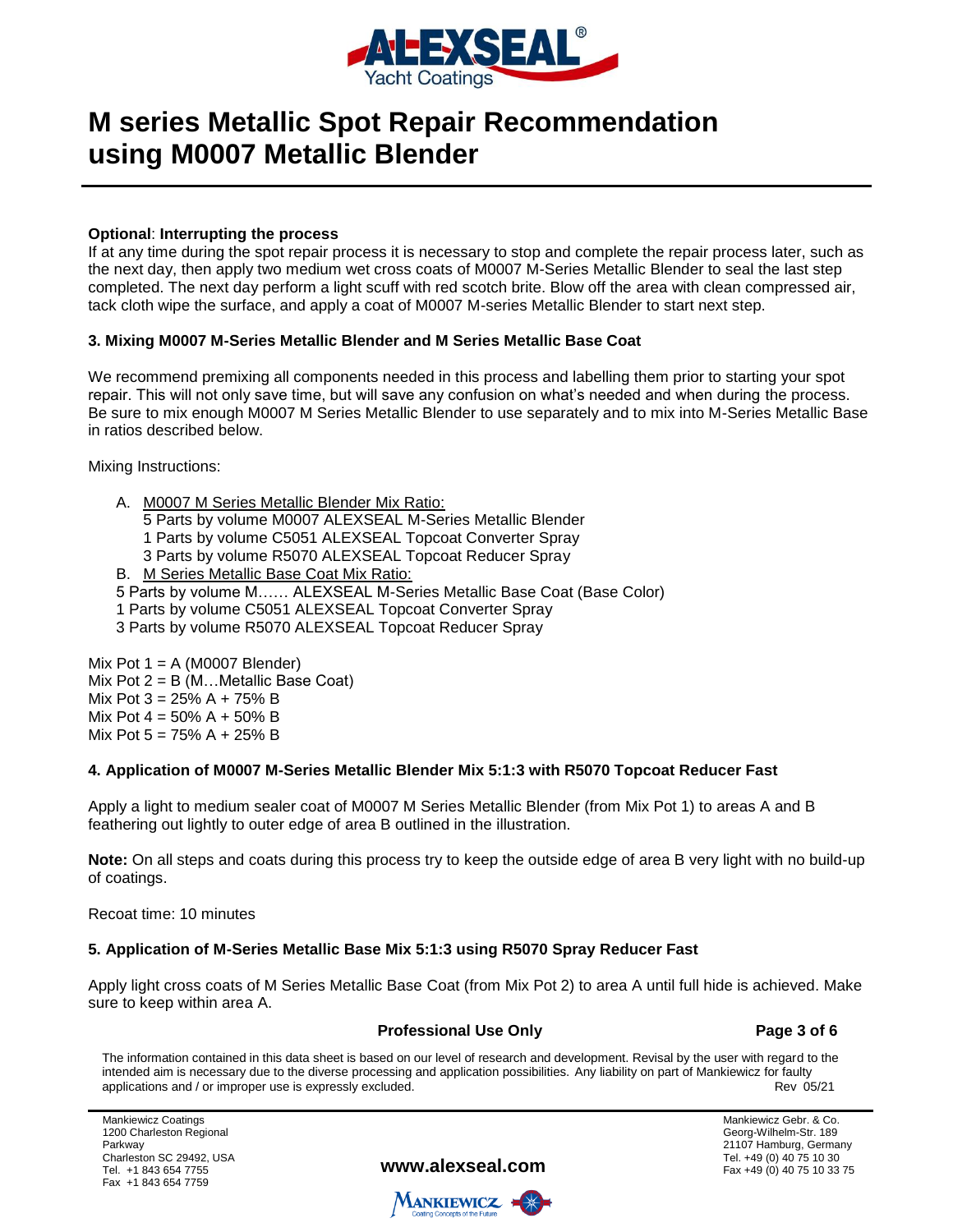

#### **6. Application of M0007 M-Series Metallic Blender**

Apply 1 light to medium coat of M0007 M-Series Metallic Blender (Mix Pot 1) over your previously applied metallic base to seal areas A, and feathering out lightly to inner edge of area B.

Recoat time: 10 minutes

#### **7. Application of M-Series Metallic Base 75% and M0007 M-Series Metallic Blender mixed 25% (Mix Pot 3)**

Apply a light to medium cross coat of 25%:75% mix (mix pot 3) to areas A and B feathering out lightly to slightly beyond previous coat while staying within area B.

#### **8. Application of M0007 M-Series Metallic Blender**

Seal same areas worked on in Step 7 with a light to medium wet coat of M0007 M-Series Metallic Blender (Mix Pot 1)

Recoat time: 10 mins

#### **9. Application of M-Series Metallic Base 50% and M0007 M-Series Metallic Blender mixed 50% (Mix Pot 4)**

Apply a light to medium cross coat of 50%:50% mix (Mix Pot 4) to areas A and B feathering out lightly to slightly beyond previous coat while staying within area B.

### **10. Application of M0007 M-Series Metallic Blender**

Seal same areas worked on in Step 9 with a light to medium wet coat of M0007 M-Series Metallic Blender (Mix Pot 1)

Recoat time: 10 mins

### **11. Application of M-Series Metallic Base 25% and M0007 M-Series Metallic Blender 75% mixed (Mix Pot 5).**

Carefully remove masking and tape and paper off Area 1 (if used).

Apply a light to medium cross coat of 25:75 mix to areas A and B feathering out lightly to slightly beyond previous coat while staying within area B.

#### **12. Application of M0007 M-Series Metallic Blender**

Seal same areas worked on in Step 11 with a light to medium wet coat of M0007 M-Series Metallic Blender (Mix Pot 1)

Overcoat time: 2 hours

#### **Professional Use Only Page 4 of 6**

The information contained in this data sheet is based on our level of research and development. Revisal by the user with regard to the intended aim is necessary due to the diverse processing and application possibilities. Any liability on part of Mankiewicz for faulty<br>Rev 05/21 applications and / or improper use is expressly excluded.

Mankiewicz Coatings 1200 Charleston Regional Parkway Charleston SC 29492, USA Tel. +1 843 654 7755 Fax +1 843 654 7759

**www.alexseal.com**

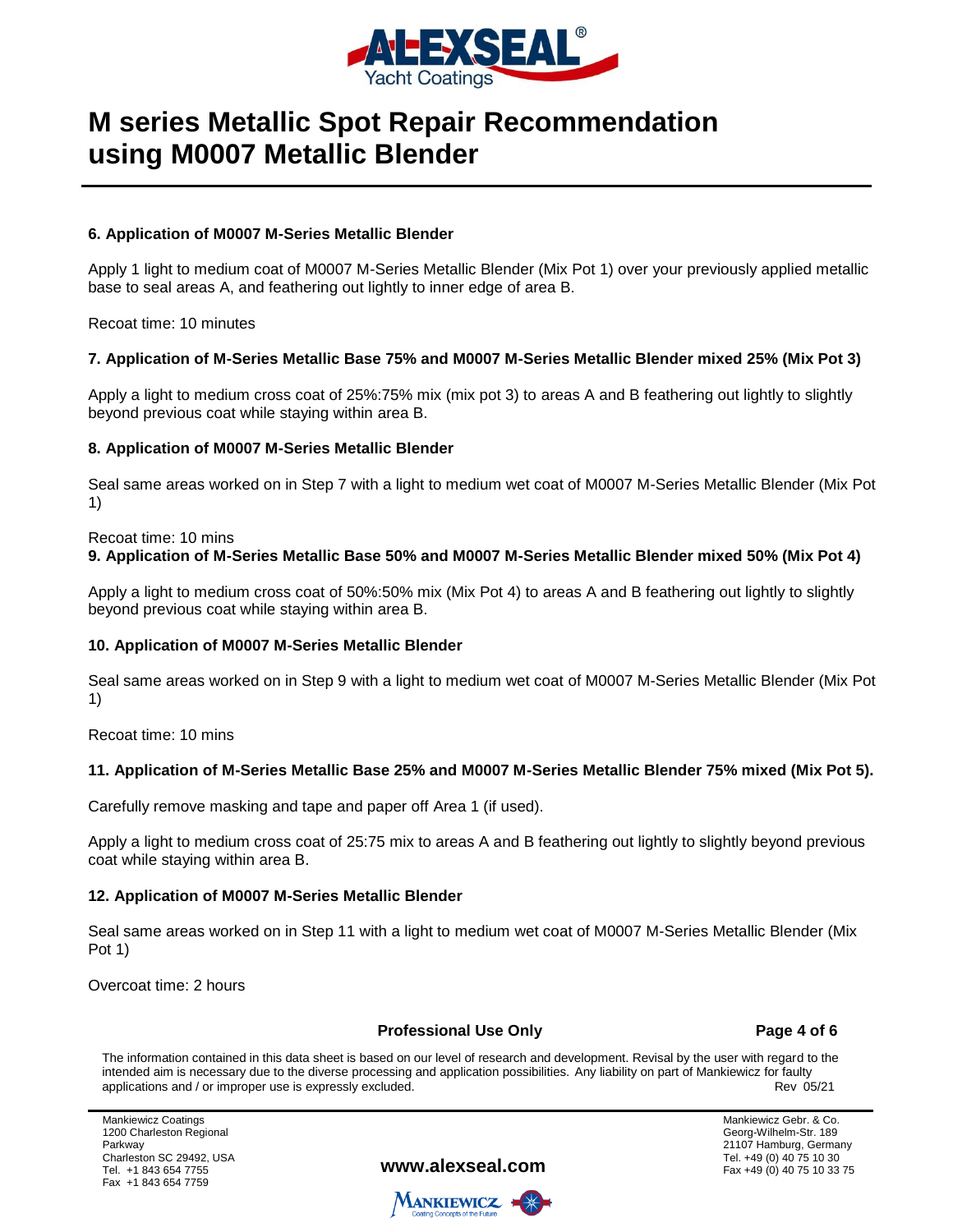

#### **13. Application of 1st Clear Topcoat T0125 Mix: 1:1:1/2 25% using R5070 Topcoat Reducer Fast**

Apply 1 medium wet flow coat of T0125 Clear Topcoat to areas A and B, and feather out slightly beyond area C.

Drying time: As per Technical Data Sheet.

#### **14. Application of 2nd T0125 Clear Topcoat**

Apply 1 medium wet flow coat of T0125 Clear Topcoat to areas A and B, and feather out slightly beyond area C. Carefully pull area 2 tape and paper off.

Pour T0125 Clear Topcoat out of spray gun and put in A5033 Blending Solvent, or use a separate spray gun with A5033 Blending Solvent. Adjust gun to dry spray straight solvent lightly.

Apply A5033 Blending Solvent to overspray of 2<sub>nd</sub> coat of Clear T0125 Topcoat, apply in multiple light passes until you see overspray melt in to surface slightly.

Let dry overnight. **15. Polishing** 

Only the outer blending area from the old clear to the new clear coat has to be polished to achieve a smooth surface.

If needed, sand any overspray first with 1000-1500 3M Trizact grit wet and second with 2000 and 3000 3M Trizact grit wet respectively.

**Optional:** To reduce sanding marks, sand third with 6000 3M Trizact grit wet.

Use a compound and polish system designed for Polyurethane paints such as the 3M™ Perfect-It™ Paint Finishing System to complete the repair.

Protect the buffed area with A5010 Alexseal Premium Polymer Sealer every 4-6 weeks.

Please note that this application recommendation provided by Mankiewicz Gebr. & Co (GmbH & Co.KG) or Mankiewicz Coatings LLC (referred to herein as "Mankiewicz") is for informational purposes only. Further, any advice or statements made by Mankiewicz' employees is also informational only and is not a representation or warranty with respect to the products or the repair method recommendation. Mankiewicz makes no representations or warranties with respect to the application recommendation in any way. In the event of a conflict between technical data sheet provided with any Mankiewicz products and this application recommendation, the technical data sheet shall prevail. Any recommendation and/or suggestion as well as any other statement provided in this document about/or for the use of the Alexseal® products is based on general application techniques. The applicator/user is solely responsible for reviewing and testing whether this recommendation will be suitable for the specific repair project. The applicator/user accepts full responsibility for determining the suitability of any repair of its products or parts, for the application of any products, and for quality control. The applicator/user specifically acknowledges that it is not relying on any recommendations contained in this document or statements made by Mankiewicz employees at any time. Pre-treatment recommendations, quantities and coverage stated in this application recommendation are estimates only and will vary based on a number of factors including wastage, surface, profile, sanding, any structural modifications and actual film thicknesses applied. As a result, stated quantities and coverage specifications are intended only to be used as a guide. Mankiewicz disclaims any liability for faulty applications by

#### **Professional Use Only Page 5 of 6**

The information contained in this data sheet is based on our level of research and development. Revisal by the user with regard to the intended aim is necessary due to the diverse processing and application possibilities. Any liability on part of Mankiewicz for faulty<br>Rev 05/21 applications and / or improper use is expressly excluded.

Mankiewicz Coatings 1200 Charleston Regional Parkway Charleston SC 29492, USA Tel. +1 843 654 7755 Fax +1 843 654 7759

**www.alexseal.com**